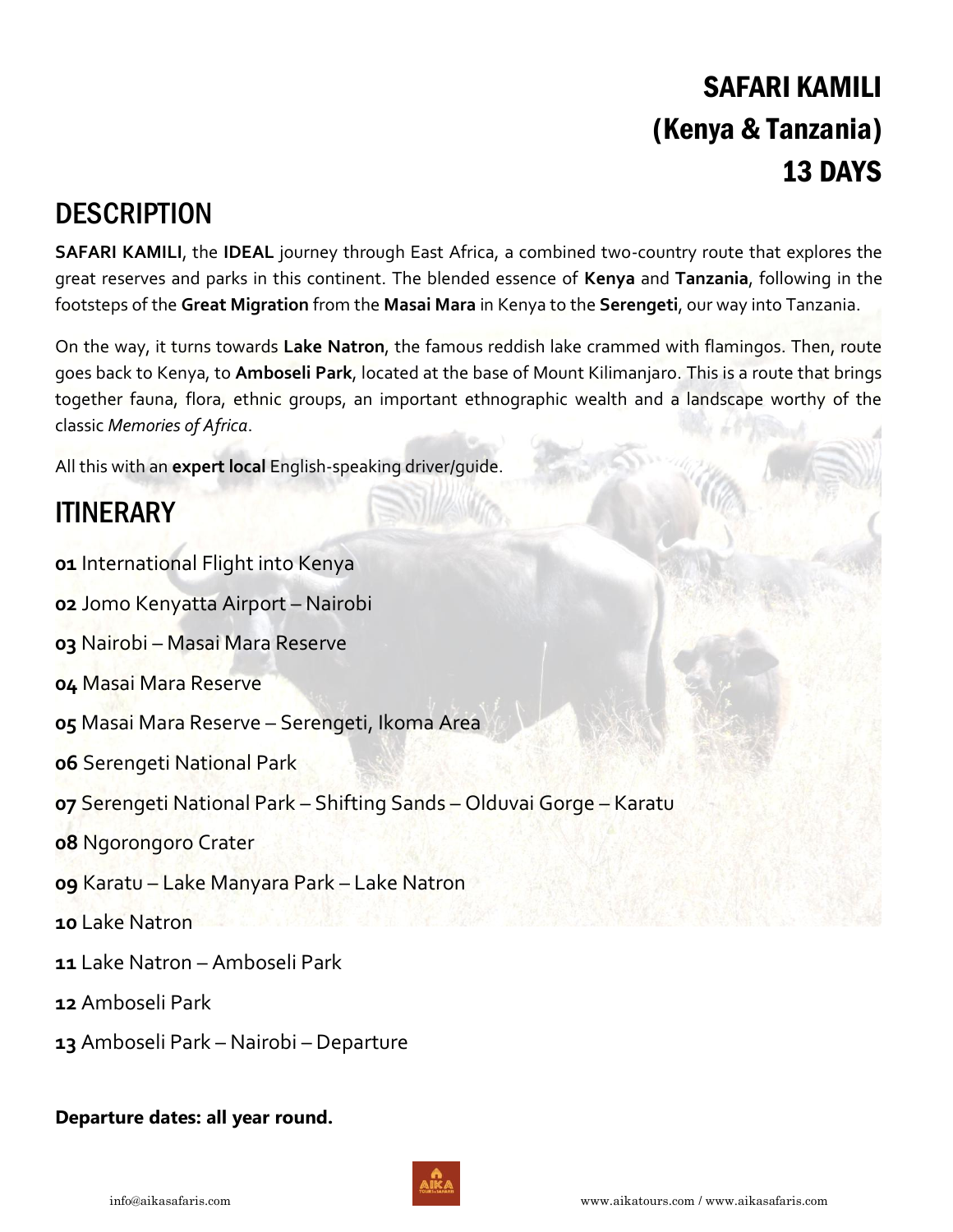## DETAILED ROUTE

**01 INTERNATIONAL FLIGHT INTO KENYA:** International flight into **Kenya**. Overnight on board.

**02 JOMO KENYATTA AIRPORT – NAIROBI:** We will land in Kenya, specifically at Jomo Kenyatta International Airport. After completing the entry

procedures to the country and collecting our luggage, we will meet our guide, who will be waiting for us with a sign and our names on it.

We'll be taken to the hotel in the city of **Nairobi** so that we can get ready for the next day's safari.

After 40 Hotel - BB (Bed & Breakfast): https://after4ohotel.com

### **03 NAIROBI - MASAI MARA NATIONAL RESERVE:** We will begin this great adventure across Africa.

Our first destination will be the amazing reserve

of **Masai Mara**. As we advance, we will drive through the **Rift Valley**, where we can see several local communities from the vehicle. We will enter this spectacular icon of nature, for many the best animal reserve in the world. **Hundreds of thousands of animals**, basically herbivores with all the plethora of predators and scavengers, roam freely its rounded hills and large meadows, attracted by its magnificent pastures and permanent waters.

Serengeti is part of the **Masai Mara ecosystem**, where the Great Migration takes place every year and wildebeests, zebras and gazelles among others, follow their instincts.

Olmoran Tented Camp - FB (Full Board): [http://olmorantentedcamp.com](http://olmorantentedcamp.com/)

**04 MASAI MARA NATIONAL RESERVE:** Full day in the **Masai Mara**, one of the most important natural reserves in the world. It takes the name of the

tribe that lives here, the Masai, and the **Mara River** that crosses it. With more than 1,500 square kilometers of surface in the great Rift Valley, Masai Mara is specially formed by savannah and is distinguished by its famous population of lions and by having the so-called Big Five: lion, leopard, elephant, buffalo and rhino.

We will be able to visit different areas such as **Paradise Plains**, **Meta Plains** and **Burrungant Plains**, and we will continue exploring the reserve until we reach the Mara River, where we can see the famous "**Mara River Crossing**". Our guide will be watching out for the vultures in the sky, that signal that tells about the presence of predators eating recent preys.

Olmoran Tented Camp — FB (Full Board): [http://olmorantentedcamp.com](http://olmorantentedcamp.com/)

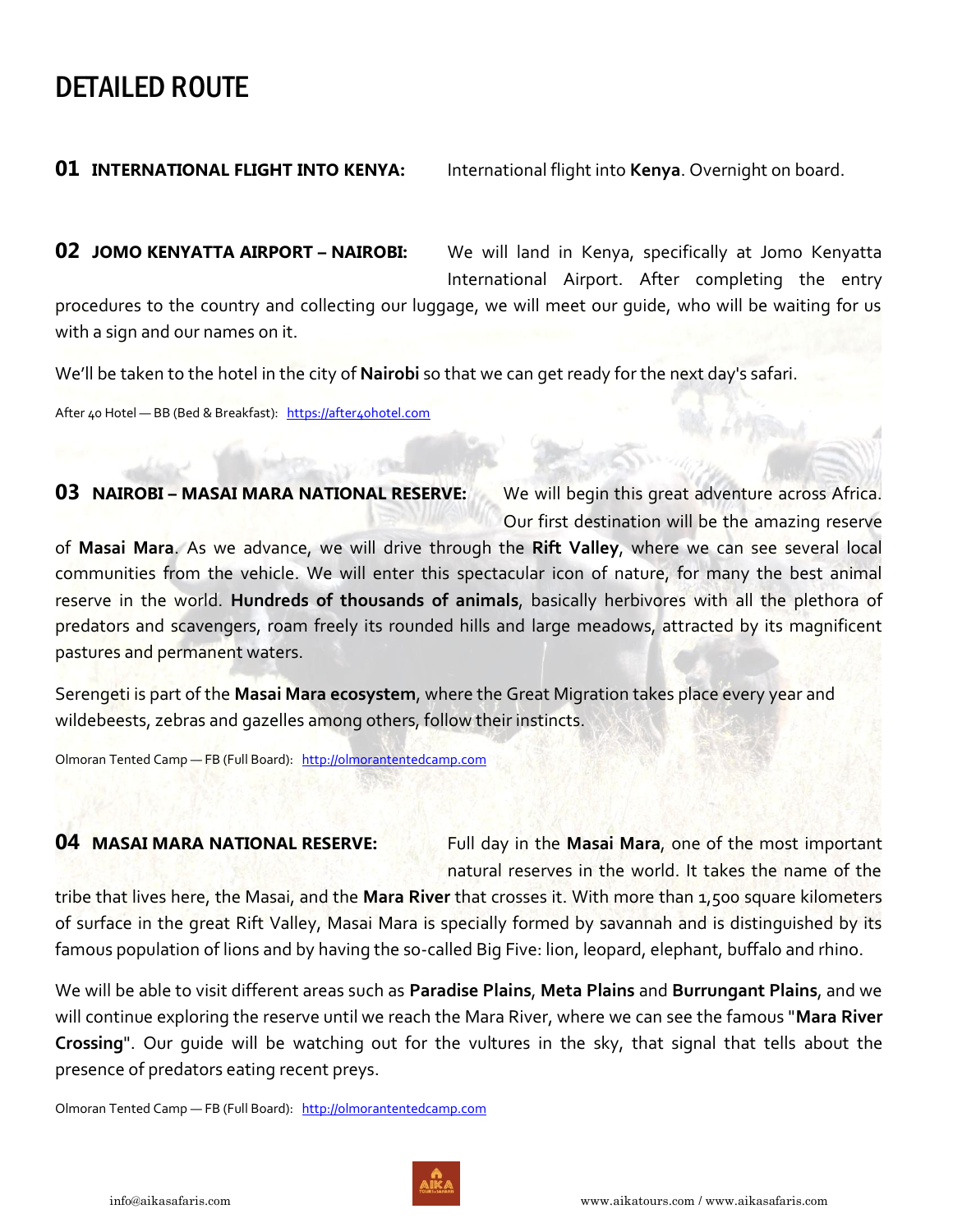### **05 MASAI MARA RESERVE – SERENGETI, IKOMA AREA + NIGHT SAFARI:** Early in the

morning, we will

head to the park par excellence in northern **Tanzania**, the **Serengeti**. We will cross the border between Kenya and Tanzania and do the necessary paperwork to follow the route. Lunch en route and in the afternoon, we will reach the area of **Fort Ikoma**.

This area is outside the park but near the north entrance called Ikoma. Upon arrival, we will make ourselves comfortable so that later on in the afternoon we can enjoy an unforgettable experience with a night safari across the plains of the Ikoma and the Serengeti ecosystem. We'll be able to observe the nocturnal animals of the area.

Ikoma Safari Camp - FB (Full Board): <http://www.ikomasafaricamp.com/home.html>

**06 SERENGETI NATIONAL PARK:** The oldest and most famous of Tanzania's and Africa's national parks represents the essence of the safari experience par excellence. With **large savanna plains** and forests where millions of herbivores graze, the Serengeti is home to the most significant specimens of Africa all year round: **giraffes**, **elephants** and **rhinos**.

Known for the annual migrations of wildebeests and other herbivores, where millions of animals travel nearly 1,000 kilometers in search of fresh pastures starring in a unique spectacle of wildlife, Serengeti is the must-visit place in Tanzania. One of the scenes that awaits is that of hippos and **Nile crocodiles** in one of the large ponds in this park. One of these natural pools, known as the **Retina Hippo Pool** and located 10 kilometers from Seronera, is one of the best places to see these fascinating animals. We'll have picnic food in the middle of the savanna, so as not to lose a second of the sensations while being part of a safari in capital letters.

Burudika Serengeti Tented Camp - FB (Full Board): <http://www.burudikalodges.com/serengeti-tented-camp>

### **07 SERENGETI PARK – SHIFTING SANDS – OLDUVAI GORGE – KARATU:** En route from the

camp, we continue

our safari while we head to the **Ngorongoro Conservation Area**. We will make a fascinating stop on our way to Olduvai and witness an interesting event: the shifting sands. These **shifting sands** form a large volcanic ash dune that appears completely out of place in the middle of the grassy plains.

Constantly in motion, the dune moves slowly across the landscape at the mercy of the winds. Thanks to a phenomenon as intriguing as it is fascinating, these crescent-shaped dunes appear when the presence of dust on the ground is important. Thanks to the wind, the movement effect comes to life. Coming together around a rock, the volcanic ash clumps together to form what appears to be a small sand dune.

Our journey continues and this time, we'll come to a historical place called the **Olduvai Gorge**. The Masai word for this place is Oldupai and it comes from an abundant and local fleshy plant called "Sansevieraehrenbergii." This

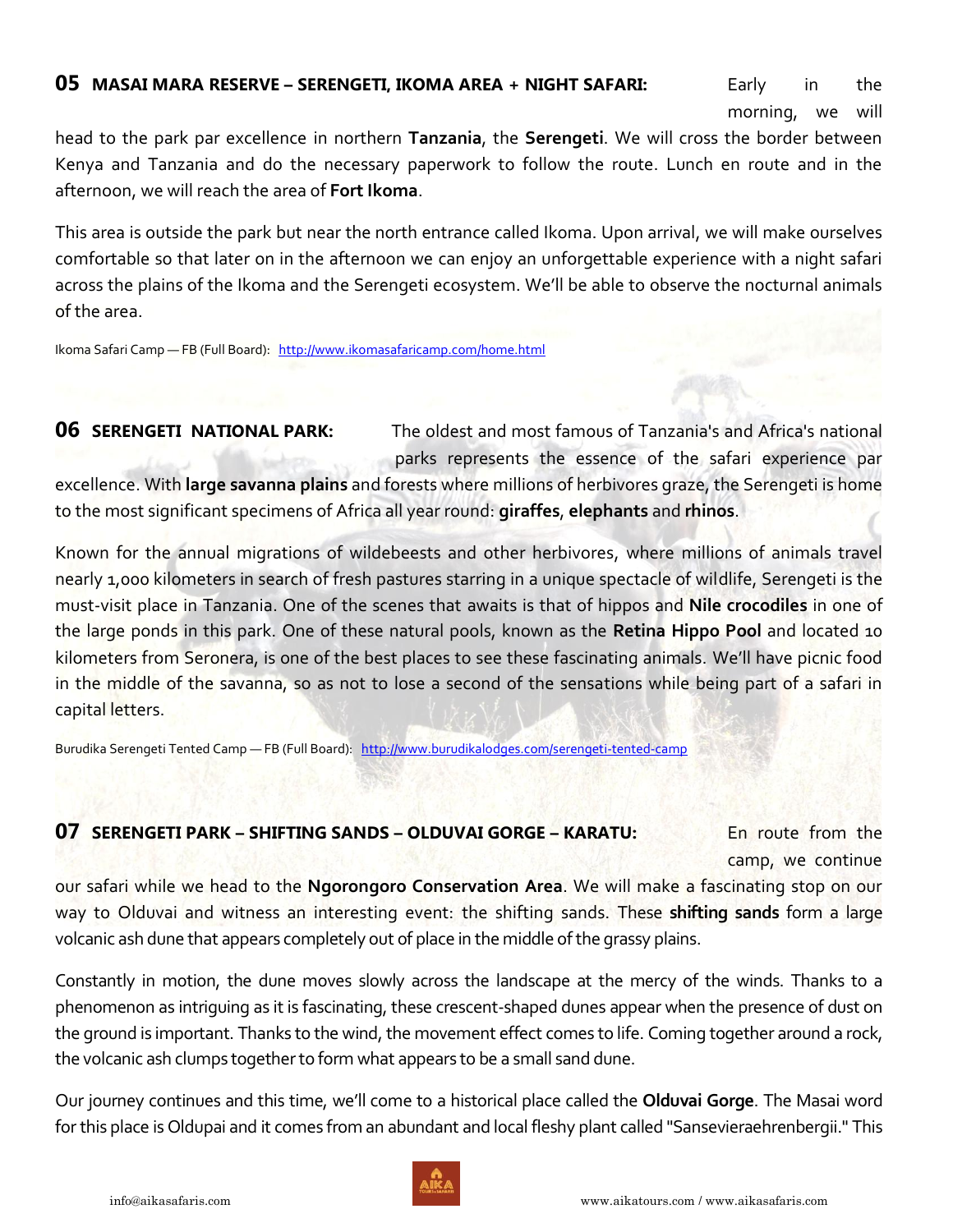archaeological site is in the impressive Rift Valley. In 1960, the couple formed by two paleo-anthropologists named Louis and Mary Leakey made a stunning discovery in the gorge: **the first fossil from the first species of genus Homo, which is approximately 2 million years old**. For this reason, the ravines that form the Olduvai Gorge are also known as "Cradle of Humanity". In 2017 and thanks to the European Union, the Olduvai Gorge Museum was inaugurated. Today, it exhibits a large number of fossils more than 1 million years old. This is a place worth spending some time at.

After these visits, we'll drive towards the town of **Karatu** to spend the night. This town borders the Ngorongoro Area and is located above the great Rift Valley.

Tanzanice Farm & Guesthouse — FB (Full Board): <http://www.tanzanice.net/>

### **08 NGORONGORO CONSERVATION AREA:** At sunrise, we will be ready to enter the **Ngorongoro Crater**, one of the largest volcanic calderas in the world.

Formed after a gigantic explosion in the volcano, we can appreciate the caldera as a gigantic hole with walls over 600 meters high filled with forests.

Inside the 20-kilometer in diameter caldera, nature has created a peculiar universe of ecosystems with forests, lakes and savannas so it can be home to a population of **around 25,000 animals of different species**. This safari brings the opportunity to see the so-called **Big Five**.

Here, in the middle of this paradise, we'll stop and have a picnic lunch by a beautiful lagoon. We will continue seeking wildlife in the interior of the crater and in the afternoon, we will go back to our accommodation to rest and spend the night.

Tanzanice Farm & Guesthouse — FB (Full Board): <http://www.tanzanice.net/>

### **09 <b>KARATU** – LAKE MANYARA NATIONAL PARK – LAKE NATRON: Today we go to another

park. After breakfast, we

will enter the **Lake Manyara National Park**. It is a natural space that includes everything, from dense jungles to savannahs, including the wetlands of the lake that bears his name.

This is the safari that will deliver the rare opportunity to see the famous climbing lions. It is also an ideal place to see, especially between December and March, large colonies of flamingos. Their plumage creates an optical effect that translates into a pink line on the horizon.

As if that was not enough, the Lake Manyara National Park is home to baboons, zebras, giraffes and up to 380 different species of birds. At the agreed time, we will leave the park behind and move to the volcanic lands of **Lake Natron**. On the way, we will cross several local communities, not losing sight of the sacred mountain Mount OIDoinyo Lengai. The Masai regard it as an ethnic pilgrimage center and they come here to ask for rain for their crops and sometimes, other personal demand they may have.

Lengai Safari Camp - FB (Full Board): <http://www.lengaisafarilodge.com/>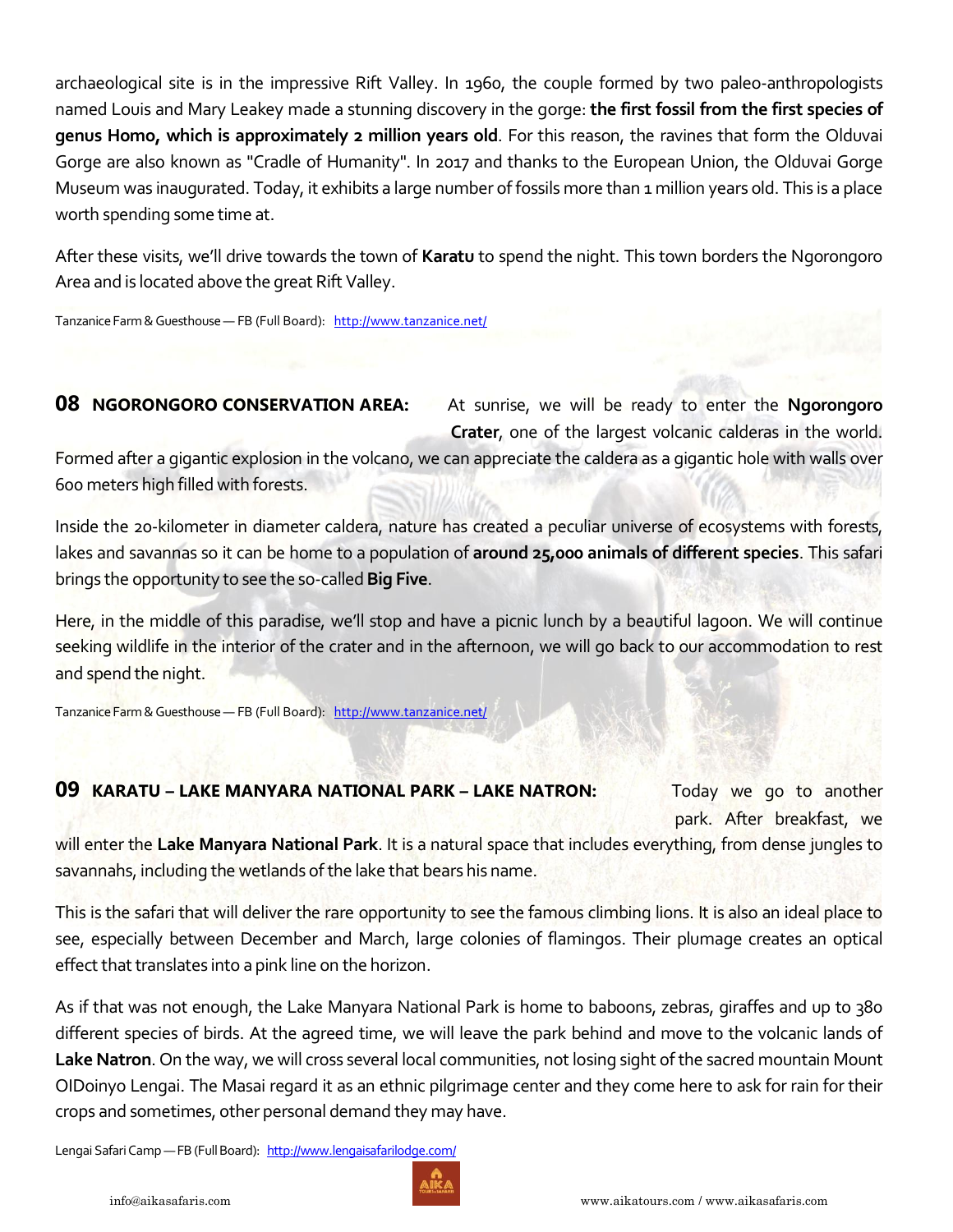**10 LAKE NATRON – FULL DAY:** Breakfast in the camp and visit to a **Masai village**, an ethnic group formed by shepherds and proud warriors with a traditional way of

life. They will be happy to teach us their culture, customs and daily routine.

We will later drive up to the shore of Lake Natron and its characteristic reddish color. This lake attracts countless flamingos from Lake Manyara to lay their eggs here. We can also visit a hot water spring. As we approach, we'll make a stop at the archaeological site called "EngareSero Footprints." This site was recently reported for the first time by National Geographic and has a sample of some of the earliest known hominid tracks. We can still see them thanks to the weather conditions of the area and the help of volcanic eruptions in the region.

At noon, lunch and rest in the camp. Later on, we'll be on our way to the **Ngarasero waterfall** where, if we wish, we can **swim in the natural pool** of water that falls from **Mount OlDoinyo Lengai**.

Back to the camp to spend the night.

Lengai Safari Camp - FB (Full Board): <http://www.lengaisafarilodge.com/>

**11 LAKE NATRON - AMBOSELI PARK:** We will be leaving the region of Lake Natron behind and incredible views of this huge presence of water in the heart

of the Rift Valley. The continuously rising road will take us back to the Namanga border between Tanzania and Kenya. Arrangements for border crossing and new vehicle and guide. Once we are ready to officially enter **Kenya**, we'll head to **Mount Kilimanjaro** as this is where we'll find the amazing **Amboseli National Park**. Upon arrival in the afternoon, we'll engage in a new safari in the park in search of animals. This area is famous for the largest elephants. At sunset, we'll drive towards out accommodation to rest and spend the night.

Kibo Safari Camp - FB (Full Board): <https://kibosafaricamp.com/>

**12 AMBOSELI - FULL DAY:** Stunning views of the highest peak in Africa: Mount Kilimanjaro. Full day in **Amboseli**, where morning and afternoon safaris will give us the chance to

see huge herds of elephants, lions, buffalos and other wonderful examples of wildlife. In the afternoon, we'll find the viewpoint so that we can contemplate the wonderful views of Kilimanjaro.

At sunset, we'll go back to camp in order to rest and spend the night.

Kibo Safari Camp - FB (Full Board): <https://kibosafaricamp.com/>

### **13 AMBOSELI PARK – NAIROBI – DEPARTURE:** After breakfast, we'll get our luggage as it's time to

leave. We'll drive to **Nairobi** and at the agreed

time, we'll go to the Jomo Kenyatta International Airport to take our departure flight.